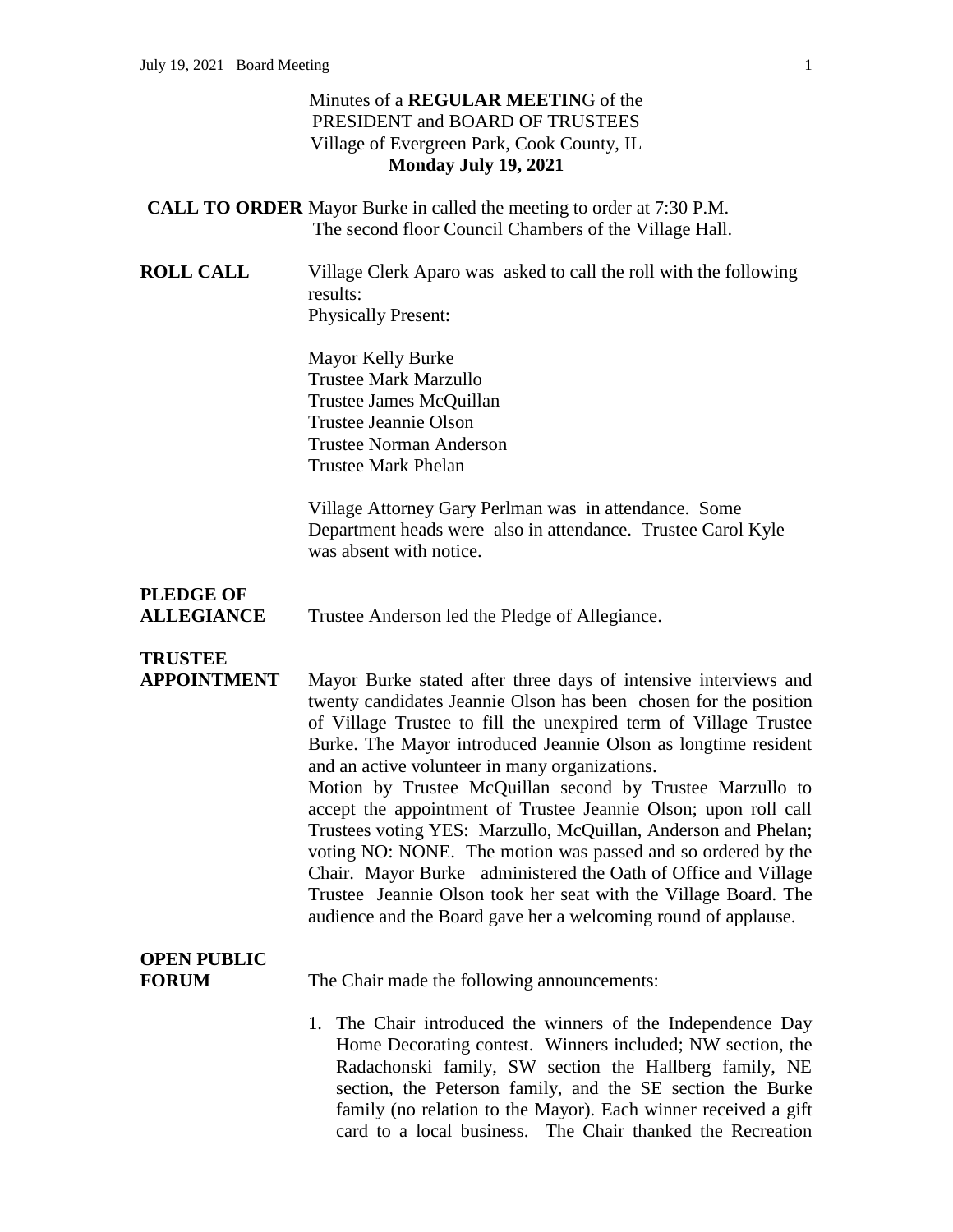Department for their help with this contest. The audience gave the winners a round of applause.

- 2. The Chair stated Police Chief Saunders writes the commendations for outstanding work for his Police personnel. This time it is Chief Saunders receiving the praise. The Chair congratulated Evergreen Park Police Chief Michael Saunders on his recent recognition from the U.S. Department of Justice/Federal Bureau of Investigation for his outstanding contribution to the joint task force effort. The Chair thanked Police Chief Saunders for his dedication to the Village and its residents. The audience gave him a round of applause.
- 3. The Chair thanked Village Treasurer John Sawyers and Deputy Clerk Kim Cericola for their diligence on the recently completed Village audit.
- 4. Village vehicle renewal applications will be mailed on July 23, 2021. Due date to purchase stickers is September 15, 2021. Residents are encouraged to purchase on line through our secure portal on the Village website, [www.evergreenpark](http://www.evergreenpark-ill.com/)[ill.com.](http://www.evergreenpark-ill.com/) There is no additional fee for using the online renewal. The 95<sup>th</sup> & Kedzie Currency Exchange, 3200 W. 95<sup>th</sup> Street sells stickers for a nominal fee. They have extended hours for your convenience.
- 5. The Neverly Brothers will perform a free concert at Klein Park at 97th & Homan from 6-8 on Sunday, July 25, 2021. Everyone is encouraged to attend this family friendly free event.
- 6. Farmers Market continues every Thursday at Yukich Field from 7 am to 1:00 p.m.
- 7. Trustee Anderson commended the EP Fire and Police Departments for a job well done recently for extinguishing a house fire, which occurred on his block.

#### **OPEN PUBLIC AUDIENCE** NONE.

## **REGULAR AGENDA**

**MINUTES** Motion by Trustee Phelan second by Trustee Anderson to waive the reading of the minutes of the July 21, 2021 Regular Meeting of the President and Board of Trustees as presented. Upon roll call Trustees voting YES: McQuillan, Olson, Anderson, Phelan and Marzullo; voting NO: NONE. The motion was passed as amended and so ordered by the Chair.

#### **ZBA MEETING JULY 13, 2021 2650 W. 95th Street**

Motion by Trustee Phelan second by Trustee Marzullo to accept the minutes and recommendation of the Zoning Board of Appeals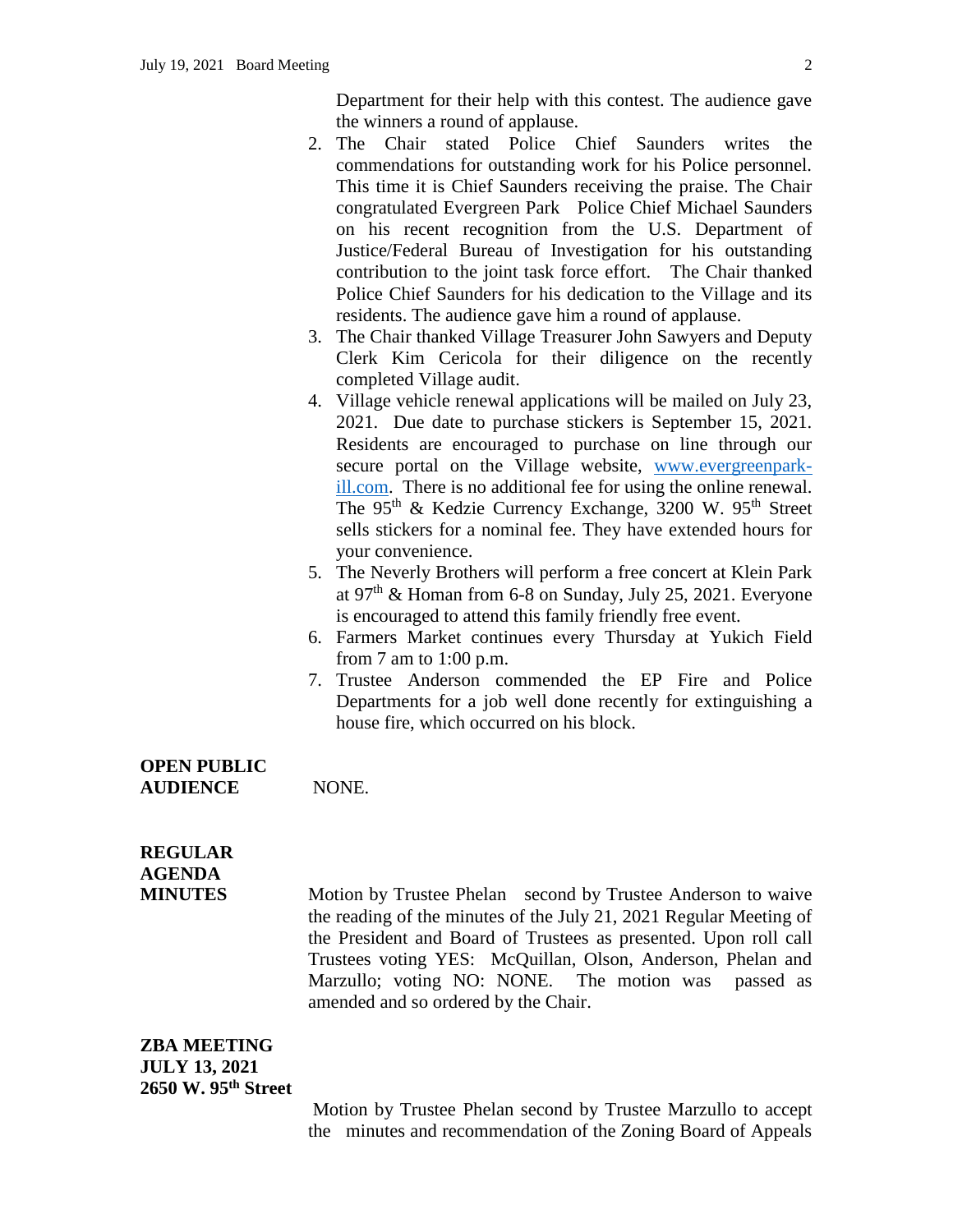dated July 13, 2021. Mike Strauss and Mr. Jason Cebulski, representatives for Take 5 gave a brief history of the business and a presentation to the Board and the audience.

Trustee McQuillan expressed various concerns including the close proximity of the business to the residential neighborhood. Issues included fencing and landscape to abate noise from the business, prohibiting loud music from the cars with posted signage to shut off music. Trustee Anderson questioned the hours of operation, horn honking and added some of the neighbors work nights and the business must monitor noise levels. The reps agreed to the conditions presented by the Board adding they want to be a positive active part of our community and will comply. The Board granted the variation from the Take 5 Oil Change Center to grant a special use permit at the property located at  $2650 \text{ W}$ .  $95^{\text{th}}$ Street. Trustee Phelan commended the ZBA for a thorough job on this zoning request. Upon roll call Trustees voting YES: McQuillan, Olson, Anderson, Phelan and Marzullo; voting NO: NONE. The motion was passed as amended and so ordered by the Chair.

#### **RESOLUTION NO. 17. 2021 &**

**NO. 18.-2021** Motion by Trustee Phelan second by Trustee Anderson, to approve **Resolution NO. 17-2021 and Resolution NO. 18-2021**. **Res. No. 17-2021** with \$ 511,644.65 in the General Corporate Fund, \$  $6285,335.22$  in the Water Management Fund, \$950 in the 95<sup>th</sup> Street TIF Fund, and \$4,100 in the Capital Improvement Fund, and the Street Bond Fund, \$74,330.00 for a total of \$ 906,359.87. **Resolution NO. 18-2021** \$ 158,789.89 in the General Corp. Fund, \$ 22,952.58 in the Water Management Fund, and 95<sup>th</sup> Street TIF Fund, \$ 6,669.00 and \$ 22,770.00 in the Street Bond Fund for a total of \$ 211,181.47. Upon roll call, voting YES: Trustees, Olson, Phelan, Anderson, Marzullo and McQuillan; voting NO: NONE. The motion was passed and so ordered by the Chair.

## **VILLAGE TREASURER**

**REPORT** Motion by Trustee McQuillan second by Trustee Anderson to approve the Village Treasurer's report for **June 30, 2021** in the amount of \$ 6,864,041.56 in the General Fund and \$ 5,302,889.61 in the Sewer and Water Fund. The motion was passed by unanimous voice vote and so ordered by the Chair.

#### **BUSINESS**

**CERTIFICATES** Motion by Trustee Phelan second by Trustee Marzullo to approve the request for approval of the business license application for **PAMPERED PALACE** to conduct a hair salon with 8 chairs at 9204 S. Western Avenue, Space B in Evergreen Park. Upon roll call voting YES: Trustees Phelan, Marzullo, McQuillan, Olson and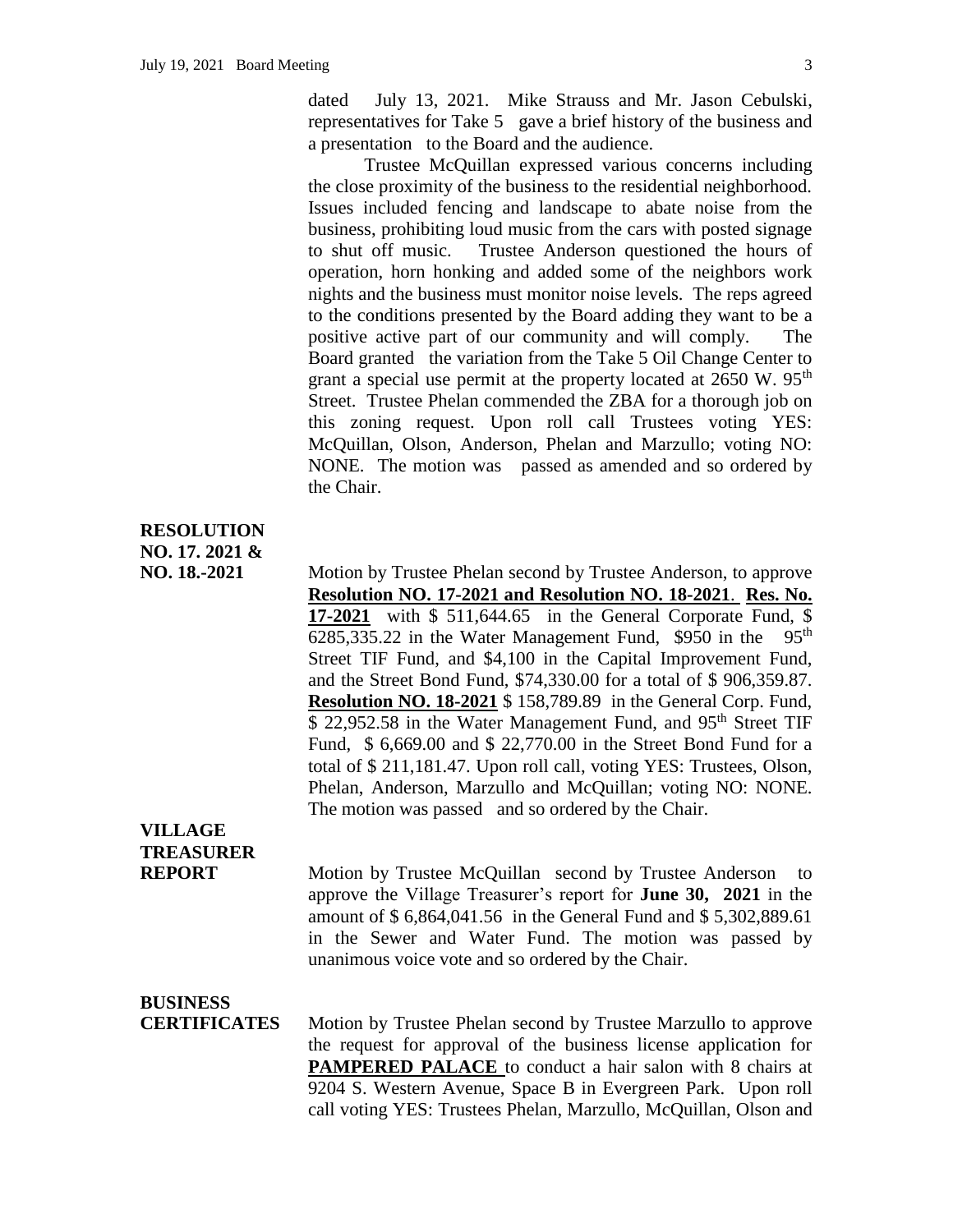Anderson; voting NO: NONE. The motion was passed and so ordered by the Chair.

Motion by Trustee McQuillan second by Trustee Anderson to approve the business license application for **EAS EVERGREEN**  PARK OPERATOR, LLC D/B/A TAKE 5 to conduct an automotive oil change operation located at  $2650$  W.  $95<sup>th</sup>$  Street contingent on ordinance approval later in this meeting. Upon roll call, voting YES: Trustees Marzullo, McQuillan, Olson, Phelan and Anderson; voting NO: NONE. The motion was passed and so ordered by the Chair.

**2021/2022 APPOINTMENTS**

> Motion by Trustee Marzullo second by Trustee McQuillan to approve the Mayor Burke's appointments for committees and commissions for 2021-2022, including recommendations for parttime, special and auxiliary police. The Chair noted most members have agreed to stay on their respective committees. Upon roll call, voting YES: Trustees McQuillan, Olson, Anderson, Phelan, and Marzullo; voting NO: NONE. The motion was passed and so ordered by the Chair.

- **ORDINANCE**
- **NO. 6-2021** Motion by Trustee Phelan to approve **ORDINANCE NO. 6-2021, "AN ORDINANCE GRANTING VARIOUS SETBACK VARIATIONS AND A HEIGHT VARIATION IN CONJUNCTION WITH RESIDENTIAL IMPROVEMENTS FOR THE PROPERTY LOCATED AT 10042 SOUTH SAWYER AVENUE, EVERGREEN PARK, ILLINOIS."**  Upon roll call, voting YES: Trustees Olson, Phelan, Anderson, Marzullo and McQuillan; voting NO: NONE. The motion was passed and so ordered by the Chair. **ORDINANCE**
- **NO. 7-2021** Motion by Trustee Anderson second by Trustee Olson to approve **ORDINANCE NO. 7-2021," AN ORDINANCE AMENDING SECTON 5-8 OF CHAPTER 5, BUILDING AND BUILDING REGULATIONS, OF THE EVERGREEN PARK MUNICIPAL CODE BY ADOPTING THE 2021 INTERNATIONAL PROPERTY MAINTENANCE CODE."**  Upon roll call, voting YES: Trustees Phelan, Anderson, Marzullo, McQuillan and Olson; voting NO: NONE. The motion was passed and so ordered by the Chair.

**ORDINANCE NO. 8-2021** Motion by Trustee Anderson second by Trustee McQuillan to approve **ORDINANCE NO. 8-2021," AN ORDINANCE AMENDING CHAPTER 11, LICENSES, TAXATION AND MISCELLANEOUS BUSINESS REGULATIONS, BY**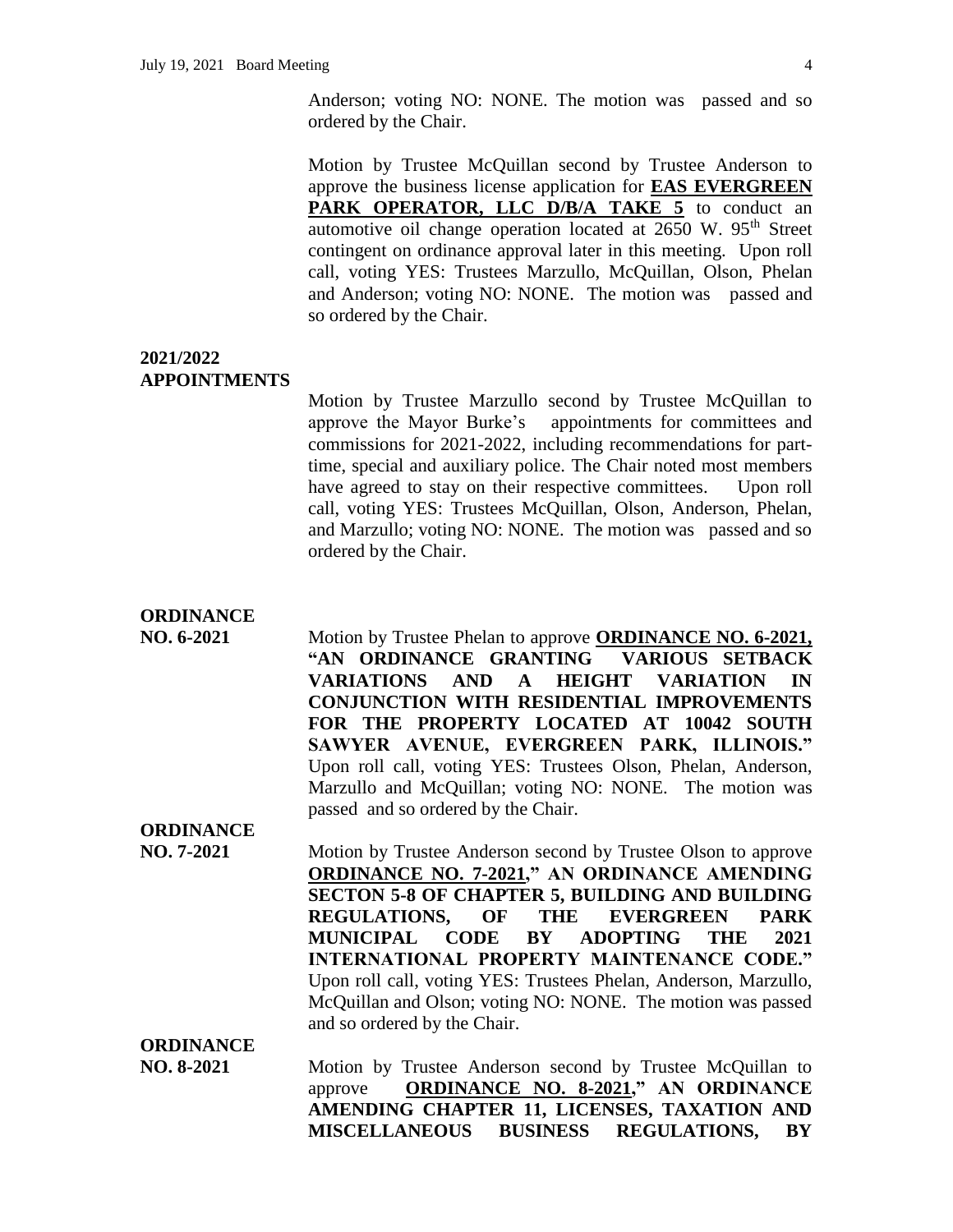**CHANGING SECTION 11-608, ADVERTISING, OF THE EVERGREEN PARK MUNICIPAL CODE."** Upon roll call, voting YES: Trustees Anderson, Marzullo, McQuillan, Olson and Phelan; voting NO: NONE. The motion was passed and so ordered by the Chair.

### **ORDINANCE**

**NO. 9-2021** Motion by Trustee Marzullo second by Trustee Anderson to approve **ORDINANCE NO. 9-2021," AN ORDINANCE AMENDING SECTION 3-58, FEES AND LIMITATIONS, SECTION 3-60, LOCATION, OUTDOOR SALES, AND CONSUMPTION, AND SECTION 3-56, LICENSE CLASSIFICATIONS, OF CHAPTER 3, ALCOHOLIC LIQUOR."** Upon roll call, voting YES: Trustees Marzullo, McQuillan, Olson, Phelan, and Anderson; voting NO: NONE. The motion was passed and so ordered by the Chair.

### **ORDINANCE**

**NO. 10-2021** Motion by Trustee McQuillan second by Trustee Phelan to approve **ORDINANCE NO. 10-2021," AN ORDINANCE GRANTING A SPECIAL USE PERMIT TO ALLOW THE OPERATION OF AN AUTOMOTIVE OIL CHANGE FACILITY ON THE PROPERTY LOCATED IN THE "C" COMMERCIAL DISTRICT AT 2650 WEST 95TH STREET, EVERGREEN PARK, ILLINOIS."** Upon roll call, voting YES: Trustees McQuillan, Olson, Phelan, Anderson, and Marzullo; voting NO: NONE. The motion was passed and so ordered by the Chair.

#### **RESOLUTION**

**NO. 6-2021** Motion by Trustee Phelan second by Trustee Marzullo to approve **RESOLUTION NO. 6-2021, "A RESOLUTION APPROVING A SETTLEMENT AGREEMENT BETWEEN THE VILLAGE OF EVERGREEN PARK AND RONALD PETERSON, CHAPTER 7 TRUSTEE FOR THE BANKRUPTCY ESTATE OF MACK INDUSTRIES".** The Chair noted the payout was \$30,000. Upon roll call, voting YES: Trustees Olson, Phelan, Anderson, Marzullo and McQuillan; voting NO: NONE. The motion was passed and so ordered by the Chair.

### **ZEMSKY'S POD**

**REQUEST** Motion by Trustee Marzullo second by Trustee McQuillan to approve the request from Zemsky's Uniform store to allow temporary POD storage. For their Back to School Sale. Upon roll call, voting YES: Trustees Anderson, Marzullo, McQuillan, Olson and Phelan; voting NO: NONE. The motion was passed and so ordered by the Chair.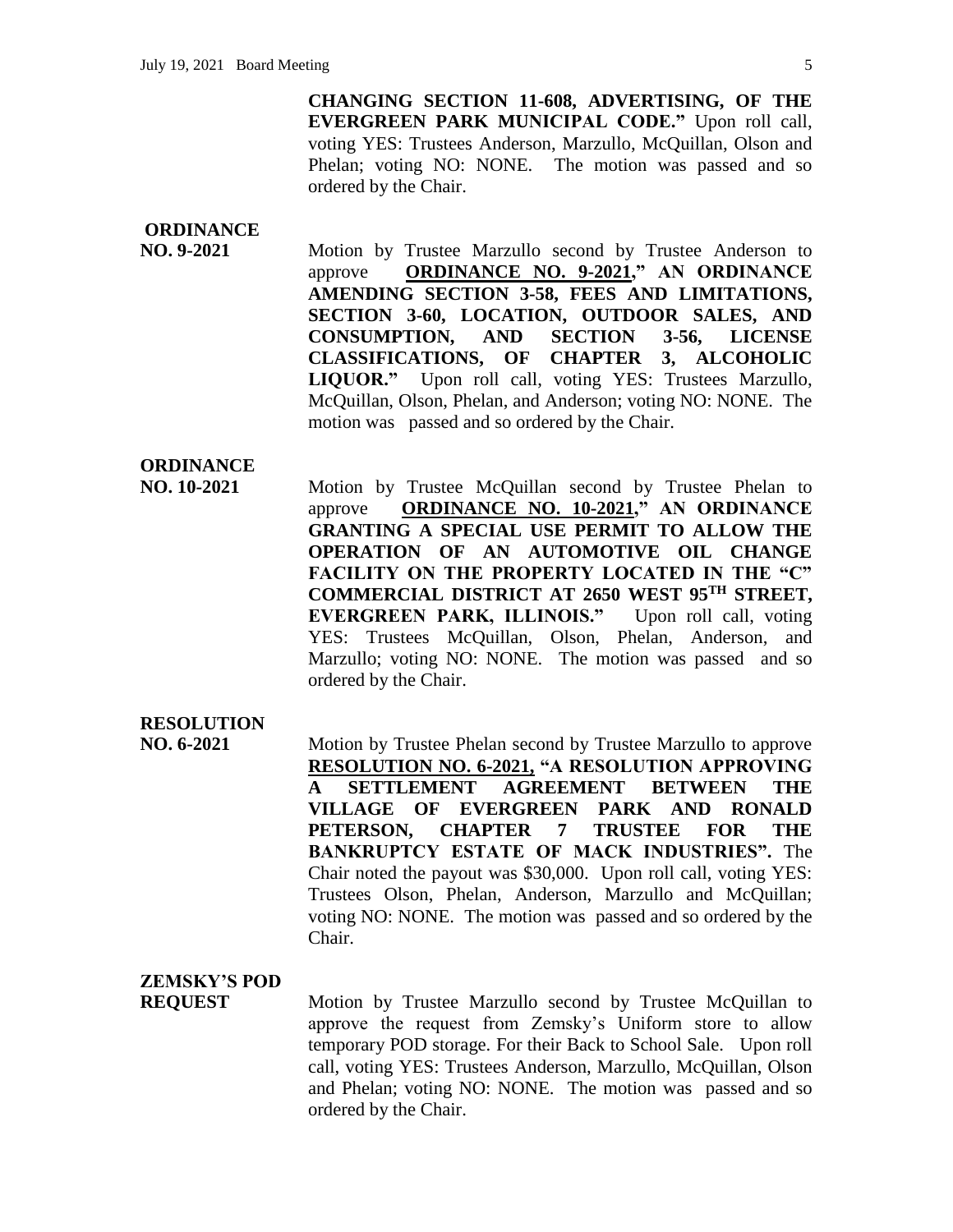**MHR CARNIVAL** Motion by Trustee Phelan second by Trustee Anderson to approve the request from Most Holy Redeemer Church for the Parish Carnival to be held on July 29 through August 1, 2021. Upon roll call, voting YES: Trustees Phelan, Anderson, Marzullo, McQuillan and Olson; voting NO: NONE. The motion was passed and so ordered by the Chair.

#### **DEPARTMENT HEAD REPORTS** None.

# **ENGINEER'S**

**REPORT** Trustee Marzullo asked the Village Engineer, Mr. Klass to monitor the upcoming Kedzie Avenue paving project. Mr. Klass stated this is an IDOT project and they are in total control. There will be a binder course and a surface course and the road will remain drivable. Trustee McQuillan asked about concrete grinding. Mr. Klass noted this was concrete and he requested concrete on this project. Concrete has a life span of estimated 40 years, asphalt will be used which only has a 16 year life span. Trustee Phelan questioned the use of white concrete instead of the previous red on the corners of the intersections. He also asked about the progress of the sidewalk on 91<sup>st</sup> Street. Mr. Klass stated he requested red concrete on the corners but IDOT elected not to use his requests. Trustee Phelan questioned the progress on the  $91<sup>st</sup>$  Street and Rockwell sidewalk. Mr. Klass stated he is still working on it but it is part of a very convoluted process.

#### **ATTORNEY'S REPORT** None.

**BIDS** Motion by Trustee Phelan second by Trustee Anderson to approve PW Director Lorenz request to award the 2021 50/50 Sidewalk Program to the low bidder of Strada Construction in the amount of \$123,800.00. The fee for replacement is \$90.00 a square. Upon roll call, voting YES: Trustees: Marzullo, McQuillan, Olson, Anderson and Phelan; voting NO: NONE. The motion was passed and so ordered by the Chair.

> Motion by Trustee Phelan second by Trustee Marzullo to approve PW Director Lorenz request to allow the Clerk to solicit bids for the 2021 Street Patch Repair Work. Upon roll call, voting YES: Trustees: McQuillan, Olson, Phelan, Anderson and Marzullo; voting NO: NONE. The motion was passed and so ordered by the Chair.

**MISC.** None.